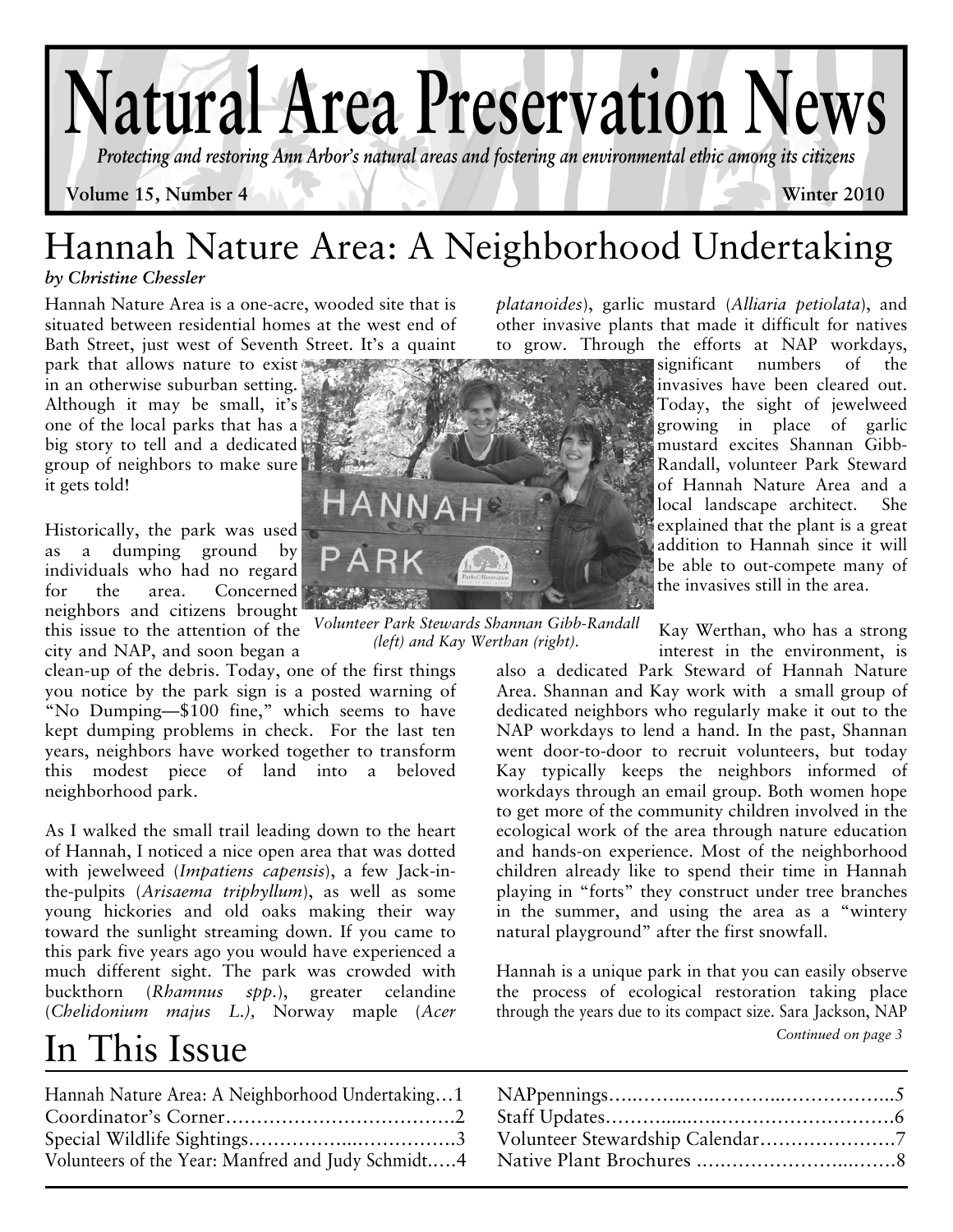### Coordinator's Corner

### NAP and BSAs/CDTs in the SLP

Ann Arbor's network of natural areas includes approximately 1,200 acres of undeveloped parkland, plus thousands of other acres owned by the City, the County, various townships, UM, and private landowners. For the past 17 years, NAP has been leading the effort to assess the quality of these areas and prioritize the stewardship of them.

Recently, NAP was invited by the Michigan Department of Natural Resources and Environment (DNRE) to share this expertise at a state-wide level. The DNRE has undertaken a multi-year effort to identify, prioritize, and officially designate Biodiversity Stewardship Areas (BSAs) across the entire state. A BSA designation identifies a geographic area on the landscape where there is an emphasis on biodiversity conservation achieved through restoring and/or maintaining native natural communities with a long-term goal of ensuring that these natural communities are conserved as examples of our state's biodiversity. That sounds a lot like what NAP's been doing here in Ann Arbor for the past couple decades! BSAs include both public *and* private lands, but the inclusion of land within a BSA boundary does not impose any obligations on non-DNRE landowners.

To assist with this process, the DNRE has identified four Conservation Design Teams (CDTs), one for each of the major geographic divisions of the state. I was invited to fill one of the 20 or so seats for the Southern Lower Peninsula (SLP) Team. We meet one or two times per month until June, 2011, by which time we need to be done. It's been an interesting experience for me so far, seeing how this process works on a larger scale. It's also interesting to see how our relatively small natural areas stack up against thousands of other areas across the SLP. The initial SLP mapping effort done by the DNRE includes many of our larger city parks, and plenty of other natural areas in and around Ann Arbor. Most of these will not make it into the BSA designation, but there will certainly be several in the county that do.

After years of making our mark preserving local natural areas, it is gratifying to have a hand assuring the long-term protection and stewardship of other significant natural areas across the state. If you'd like to learn more about this process, check out this website: www.michigan.gov/livinglegacies or just call me at the office.

Dave Borneman, Manager



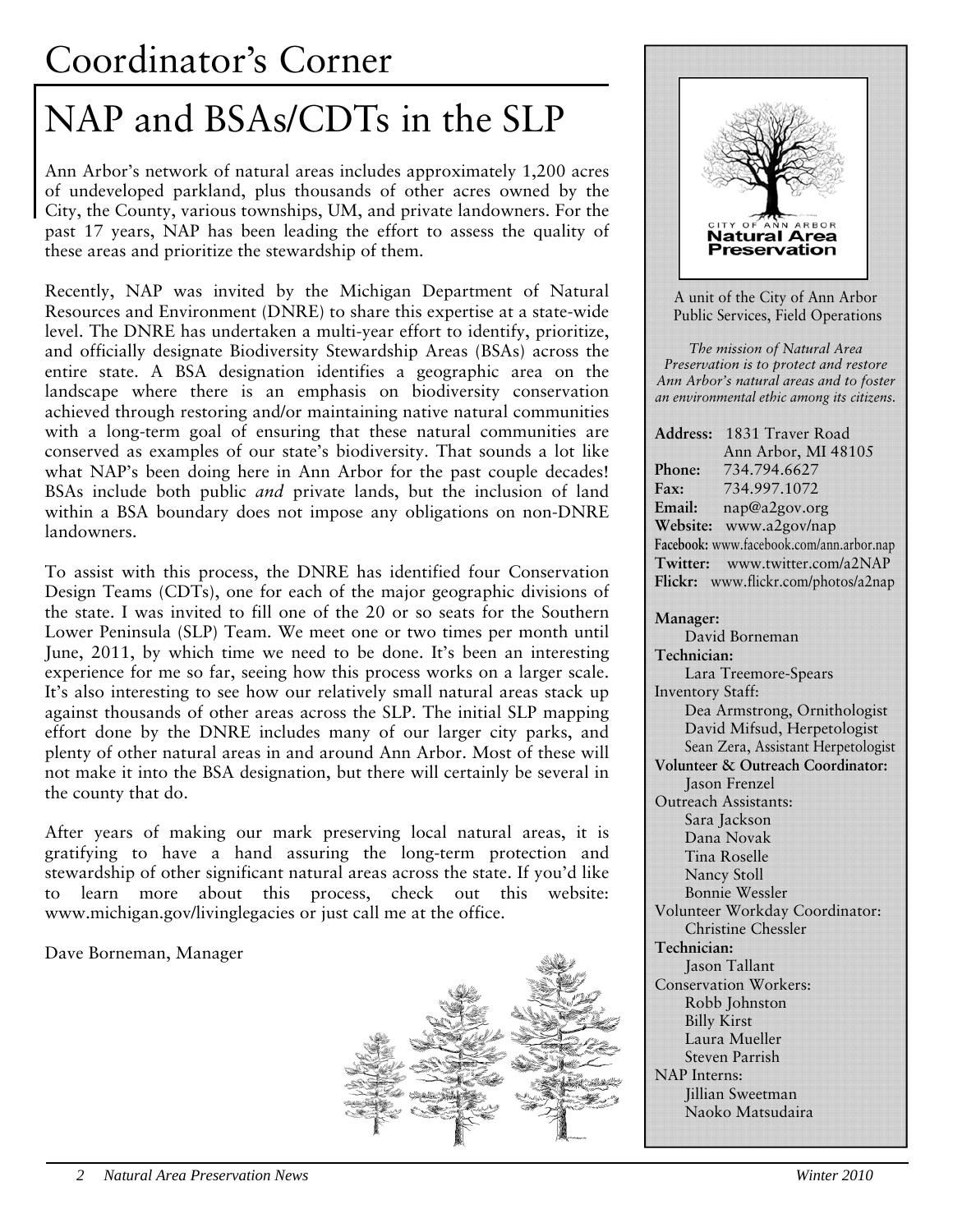### Special Wildlife Sightings

#### *by Dea Armstrong, City Ornithologist*

Twice each spring we offer Gallup/Furstenberg walks to look for birds, and I have to say that it is always the attendees who find the best birds. On our June walk they found two very special treats. First was a well– hidden Green Heron nest in an alder just north of one of the foot bridges between Furstenberg and Gallup. That day we didn't see any chicks. We barely saw the well-hidden adult on the nest. But many folks were able to come back over the next few weeks to have great looks at the young as they walked like alien space creatures all over the branches of the alder.

The other exciting find was an Osprey that was flying upriver. This fish-eating raptor's populations were decimated as a result of DDT use from 1950 to 1970. Although Ospreys have not nested in southeastern Michigan for many years, a reintroduction program started in 1998 has managed to help this species establish almost 20 active nest sites where none existed prior to that. Birds seen in June are usually thought to be breeding in the area. Maybe somewhere along the Huron River in Ann Arbor will be the next new Osprey nest site. See www.owsem.org/index.html for more information about the reintroduction program.



#### *by George Hammond, NAP Volunteer*

For the Frog and Toad Survey, we go out on warm nights in the spring and early summer, and listen for the different frogs calling from the wetlands around the city. Each species (there are at least nine) has its own call, and they are pretty easy to tell apart. A couple of years ago my route took me to several parks along the Huron River. It was a breezy night, clouds were moving fast overhead, and I didn't hear too many frogs. What I did find were lightning beetles. Thousand and thousands of them were flickering in grassy openings and yards along Huron River Drive. It was a spectacular display. They were flashing quickly, and their lights were much whiter than the yellowgreen lights of the beetles in my backyard. I had never seen anything like it. It was wonderful and a little strange. How could there be so much motion, so big a display, and yet no sound?

This is one of the things I like about doing inventory work for NAP—I discover natural beauty I've never seen before, right in my own town.



A

### Hannah Nature Area: A Neighborhood Undertaking

Bucholz

Harrah

Natare Area

Huron

Bath

Mark Hannal

#### *Continued from page 1*

Outreach Assistant, has worked the majority of the Hannah workdays in the past two years and couldn't

believe how apparent the changes in the park landscape were. She notes, "This entire [now] open area was once crowded with buckthorn and honeysuckle that we spent a whole afternoon removing a year ago, and there are only a few resprouts! To come back to this area and see healthy native vegetation growing in place of the invasives really makes all the effort of our workdays evident!"

Although Hannah is headed in the right direction, there are still many invasives to tackle in the one-acre park. Shannan pointed to the

taller Norway maples shading out some of the understory and said that in the near future she hoped to clear out these trees and get more of the sunlight into the area to keep the natives coming in. Both

Arbana

stewards also expressed future interest in using Hannah as a Greenway connector to parks on the west side of town, such as Maryfield Park.

> My experience visiting Hannah Nature Area made me realize that the park has come this far because of the concerned citizens,

neighbors, and volunteers who took an active role in caring for Hannah. As I exited the trail I couldn't help but notice a small buckthorn sapling peeking through the soil, which reminded me that invasive control and removal is a continual process that will always require the time, effort, and dedication of volunteers. Even if you don't live in the neighborhood where

Hannah is located, I encourage you to volunteer at a Hannah workday during the 2011 calendar year—the neighbors will make you feel welcome, just as if you lived on the block!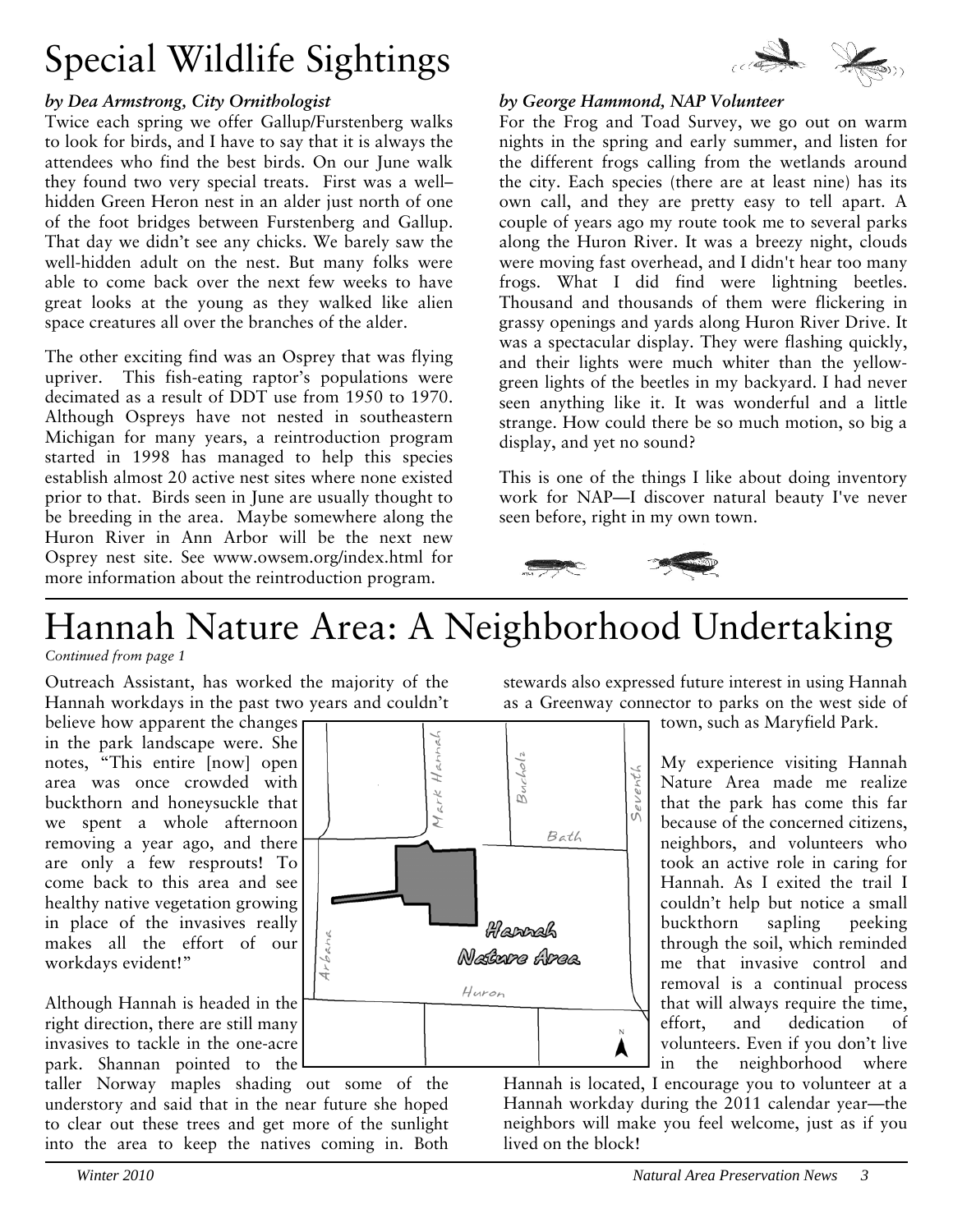# Volunteers of the Year: Manfred and Judy Schmidt

#### *by Jason Frenzel*

For the past four decades Manfred and Judy Schmidt have endeavored to protect 90 acres of land in the southeast corner of the city, teach children and adults about nature, and press city and state officials for land conservation; all while carrying on the fullness of an "average" life. In his

thick German accent, Manfred authoritatively states, "If I had a quarter for every buckthorn I've cut down in that woods (Scarlett-Mitchell Nature Area), I could solve the City's budget problem!"

Manfred, born in 1930 in Breslau, Silesia, skipped school so often his widowed mother sent him to an orphans' home in the country. "It was a good decision," says Manfred. "My nicest childhood memories were at the orphanage. The food was out of this world!" He hiked the Riesengeberge Mountains, herded cows for local farmers, and learned to garden which eventually led to his life's work in landscaping.

Judy was a school librarian for 30 years—26 with the Ann Arbor Public Schools. Since retiring 17 years ago, she keeps busy quilting and storytelling. An active member of the Ann Arbor Storytellers' Guild, Judy donates a door

prize quilt for the group's annual Tellabration. She tells stories regularly at Mitchell Elementary, and she notes that sharing stories with the same children week after week becomes very meaningful.

For more than 15 years both Schmidts have served as naturalists for the Ann Arbor Public Schools Environmental Education Program. Judy loves field trips and calls David Szczygiel, Environmental Education Coordinator, a "very talented teacher." Characteristically, Manfred sees room for improvement. "Some kids are scared. They don't really know what the woods are about. They don't have any experience outside." In their own ways both Manfred and Judy are passionate about introducing kids to nature.

The Schmidts began their efforts to preserve Mitchell-Scarlett Woods (as it was then known) in the late 1960s after moving into Colonial Square Cooperative and realizing that the woods was a neighborhood treasure. At first, with other co-op members, they concentrated on staving off developers. While Manfred advocated and negotiated, Judy documented their efforts. She notes that Bill Browning, previous Environmental Education Coordinator, sometimes acted as peace-maker between Manfred and Scarlett Middle School staff members.



"My biggest achievement was to force the schools to let me dig the pond," Manfred beams. That pond now supports an amazing ecosystem. He mentions with pride securing an exceptionally low bid from the dredging contractor. A spring migration "Birdathon" helped fund that project.

> In the mid-1990s, Manfred and Judy continued efforts to acquire the remaining portion of the woods for the public. To highlight its unique characteristics Manfred invited Ann Arbor parks staff and officials to walk the property. From 1996 to 1998 the Schmidts attended Michigan Department of Natural Resources meetings to secure state funding, lobbied for support from local environmental organizations, and convinced Colonial Square to donate \$50,000 towards the acquisition. "Gerry Clark and Ron Olson (then of the Parks Department) were very helpful," says Manfred. He also emphasizes, "I could not have done all the work if I had a full time job. I'm lucky Judy let me go." In the end, the state awarded Ann Arbor a grant of \$662,500 and the city contributed \$137,000 to acquire the remaining portion of what is now

Scarlett-Mitchell Nature Area.

On March 15, 1997 Manfred and Dave Borneman held the first public stewardship workday at the site, removing invasive plants. Manfred has good memories of working with many volunteer groups in the park, including groups from Temple Beth Emeth, Pioneer High School, and a UM fraternity. He enjoys introducing volunteers to this special place, and telling them what has been done to protect it.

After NAP came into this story, Manfred and Judy joined in our work, removing oodles and oodles of invasives, keeping trails clear and the woods clean of debris, monitoring plants and animals, and recruiting other volunteers to help. Manfred always mentions the consistent support he has received from Colonial Square and from John Yodhes, a resident of Turnberry subdivision. A. C. Tanner and Bob Gould have also been very active in this natural area.

Manfred and Judy have many more wonderful stories to tell about the special place that is Scarlett-Mitchell Nature Area. Just ask them about helicopters and hunting to name two. We encourage you to meet your neighbors who are working in the parks—they are only a few steps away!—or better yet, start to create your own stories.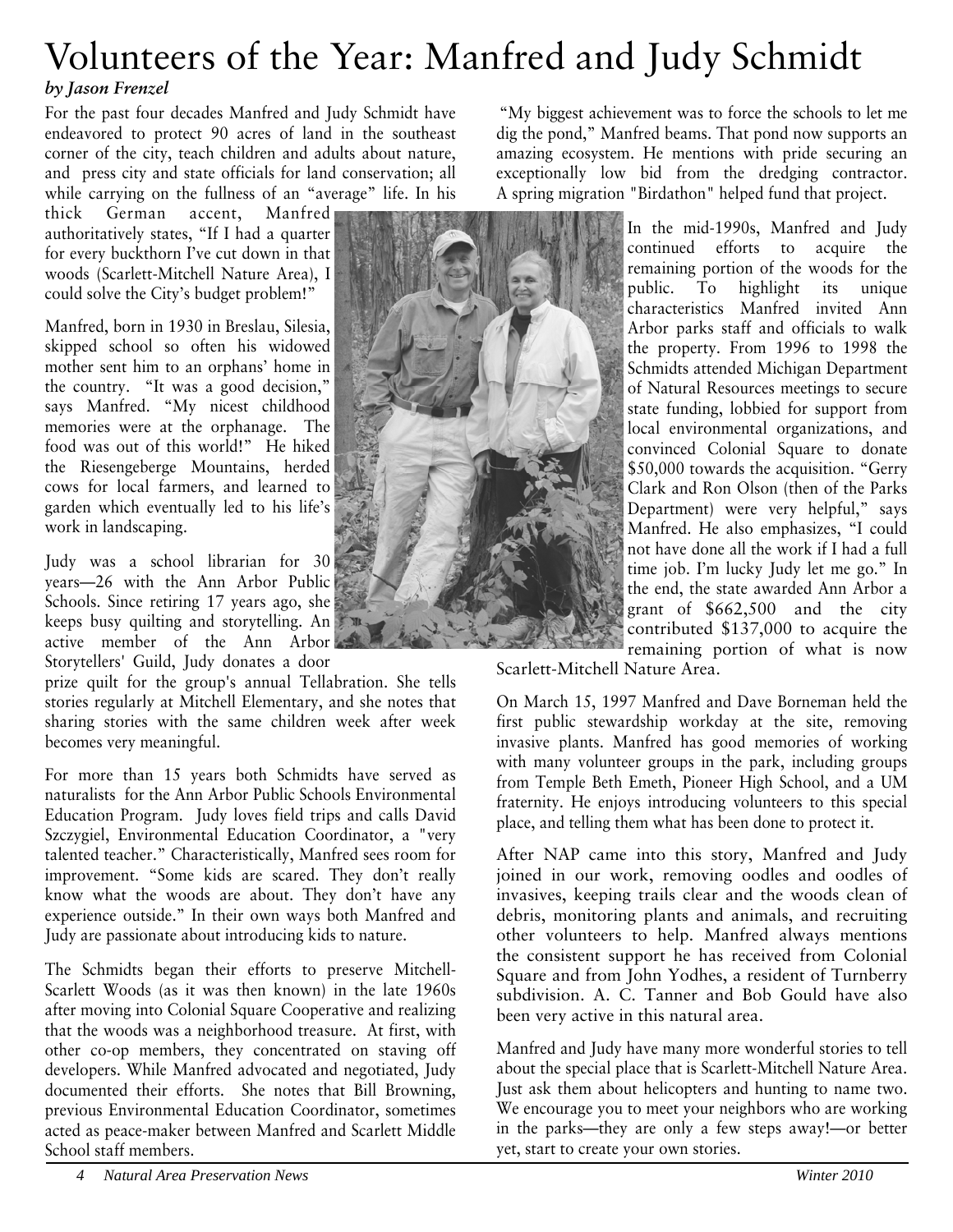# NAPpennings

#### **thank you . . .**

Many thanks to the individuals and following groups who attended NAP workdays in July, August, and September. We could not make such a difference without you!

 Argo Livery Camp Concordia University students Concordia University, Luthern high school students Eastern Michigan University Community Plunge Emerson School teachers Greenhills High School, Junior Class Greenhills High School, 7<sup>th</sup> Grade IMU Brand, Inc. REI Rising Scholars at Huron, Pioneer, and Skyline High Schools Rowing teams from Huron, Pioneer, and Skyline High Schools Rudolf Steiner High School Saint Andrews Church of Saline Telluride Association Sophomore Seminar Service Committee UM Alumni Association staff UM Community Scholars UM Delta Sigma Theta UM Human Resources Department UM Law students Youth Volunteer Corps Youth Empowerment Project

#### **NAP Conducts Biggest Private Workday Ever!**

On October 6<sup>th</sup> NAP collaborated with Community High School in NAP's biggest private workday ever. Approximately 360 students volunteered 960 hours in ten natural areas around the City, chipping trails and cutting invasive shrubs. The magnitude of volunteer effort not only benefited the local ecology, but also enhanced the students' ecological awareness. One said he didn't know Ann Arbor had woods like this left. Another expressed excitement at "really doing something" for the environment.

NAP relied on a large network of local peer organizations to make this event a success: the Stewardship Network, Matthaei Botanical Gardens and Nichols Arboretum, Legacy Land Conservancy, the Friends of Greenview Nature Area, and the Conservation Stewards Program. Internal city partners were Forestry, Park Operations, and the AATA. In addition, local residents stepped forward to help in leadership positions: Mark Charles, George Hammond, Ann Hubbard, Tricia Jones, Judith Judge and the Friends of Greenview, Tom Kussurelis, Danny Massengale, Cindy Overmyer, Jim Rogers, Norm Roller, and Dana Wright.

NAP enthusiastically thanks the students and staff of Community High School, the volunteer leaders, and the contributing organizations that made the event possible. Ann Arbor's restoration efforts have been raised to a larger and more cooperative level than ever before!



*The AATA donated passes to Community High School students to support their volunteering at NAP's biggest private workday.* 

#### **City Acquires Land for Improved Access to Bluffs**

NAP is pleased to announce improved access to Bluffs Nature Area. The Elks sold a strip of land to the City, creating public access off Sunset Street. Land has also been acquired from the property owner on the northern boundary of Bluffs, giving direct access off Huron View Boulevard. Both sites have street parking. The additional approximately 1.5 acres of land brings Bluffs to over 40 acres. As one of Ann Arbor's largest natural areas with woodlands, prairies, and lovely views of the Huron River, Bluffs is well worth a visit, and the improved access now makes that easier!

#### **NAP Reaches Out to Others in Region**

NAP is charged with caring for Ann Arbor's natural areas, but there is also important work to be done collaborating with organizations around the state and region. This summer, NAP Manager Dave Borneman spoke at the Michigan Fire Council and the Arborculture Society of Michigan's annual conferences. NAP has also been invited to be part of a Core Design Team to help the MDNRE prioritize biodiversity areas in the southern lower peninsula. While NAP volunteers work hard in local parks, NAP is also reaching out to organizations to increase public awareness of the benefits of ecological restoration.

#### **Register Now for Conference on Restoring Ecosystems**

The Stewardship Network and the Midwest Land Trust Alliance are cosponsoring the upcoming 2011 Science, Practice, and Art of Restoring Native Ecosystems Conference. The event will take place January 21 and 22 at the Kellogg Conference Center in East Lansing. This year the focus is on stewardship and a sense of place, with sessions including climate change, helping children explore nature, and a range of social and scientific topics. For more information, and to register, go to www.stewardshipnetwork.org, or call 734.996.3190.

*Continued on page 6*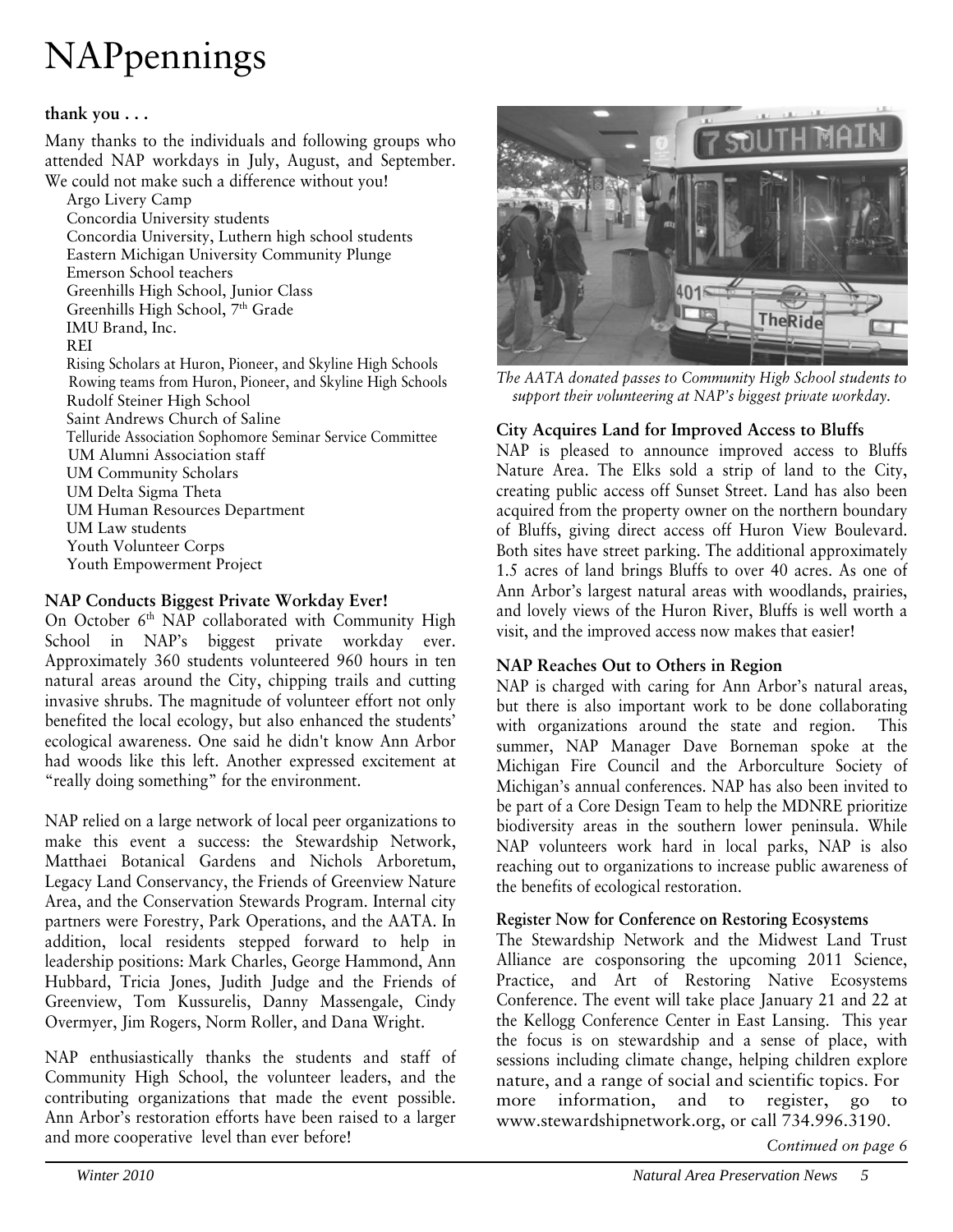### Staff Updates

**hello . . .** 

#### **Christine Chessler**

I joined NAP as the Workday Coordinator during the summer of 2010. I recently moved to Ann Arbor from the southeast, where I completed my B.S. in Biology from the University of South Florida and my M.S. in Biology from Valdosta State University. I look forward to integrating my ecological background with community outreach to help plan the best workdays for volunteers



and the environment. After seeing palm trees my whole life, I'm excited to experience seasons for the first time—even winter! Outside of the office, I enjoy gardening, yoga, biking, reading, and exploring all that Ann Arbor has to offer.

#### **farewell . . .**

#### **Molly Murphy**

After three seasons with NAP, I am now doing restoration work in New Mexico with the U.S. Fish and Wildlife Service. I work with a crew that moves to various locations. First stop was the Bosque del Apache National Wildlife Refuge in Socorro in the center of the state. On arrival I walked into the bunk house to find a diamond-backed



rattle snake on the kitchen table! (It turned out the snake was anesthetized and part of a colleague's research.)

### NAPpennings

*Continued from page 5*

#### **Studies Support that Being Outside Benefits Health**

It can be hard to spend time outside in winter. Two articles have come to NAP's attention in support of what we all know, if often choose to ignore, that people feel better when they spend time in nature. We may even have strengthened immune systems and physical health.

The first article compares how students felt after spending time outside. Across the board, participants who spent time in natural settings consistently felt more energetic. The results of the study were that spending even just 20 minutes a day in nature, will significantly boost

#### **Harold Eyster**

After nearly a year as an intern for NAP, I regretfully had to say goodbye to NAP in August to make way for college A.P. classes. I want to profusely thank all of the NAPpers for their kindness and the freedom with which they shared their knowledge. You all made my year at NAP an educational, fun, and rewarding



experience. *Editors' note: In addition to Harold's achievements with NAP, he was recognized by the American Birding Association as 2009 Young Birder of the Year (see NAP's Summer 2010 newsletter); he presented a paper at the Wilson Ornithological Society in Geneva, New York in May 2010; and he won a birding competition in Ohio that earned him a trip to Ecuador. NAP extends congratulations and best wishes for future success to Harold!*

#### **Matt Demmon**

I left NAP last spring to concentrate on my own landscaping business and to work for a private restoration company. I've missed the crew but enjoyed working in new places. Now I get to enjoy the best thing ever, the birth of Caryn's and my daughter Hazel on September



3rd! She's already a big fan of the outdoors, and I can't wait to introduce her to some of the area's beautiful parks.

vitality levels. *(See a summary of the article at www.treehugger.com, search on "Want to feel more alive?")* 

The second article describes studies where it was found that people who spent a few hours in natural surroundings experienced increased immune function. Stress reduction is one factor, but scientists also credit phytoncides, the airborne chemicals that plants emit to protect them, which also seem to benefit humans. The scientists found that being in nature lowered cortisol levels, blood pressure, pulse rate, and increased white blood cells. *(The article was printed in the July 6, 2010* New York Times*, New York edition, page D5.)*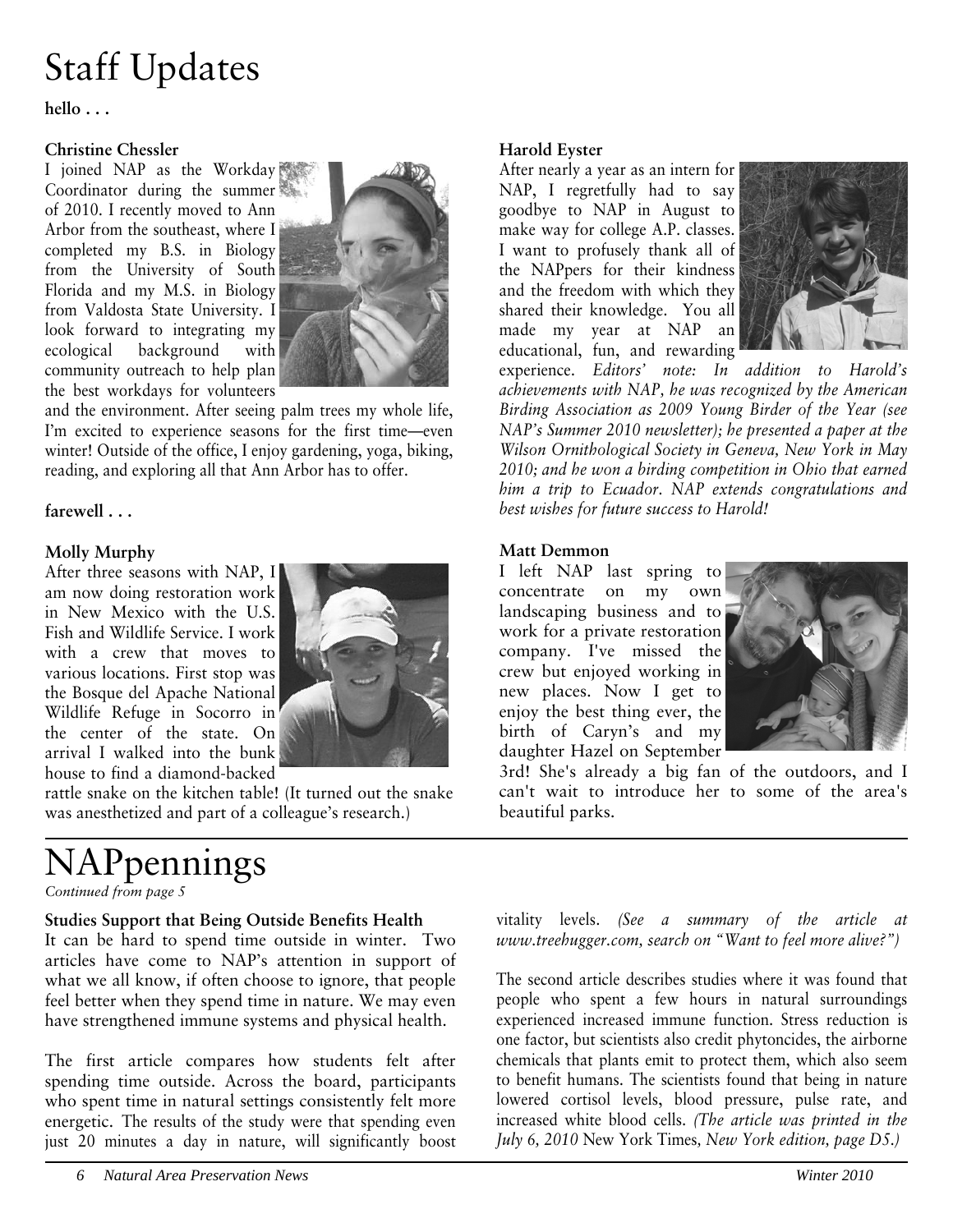# Volunteer Stewardship Calendar Winter 2010

### **December**

#### **December 11, Saturday Year End Celebration! Matthaei Botanical Garden 1800 N. Dixboro Road 6:00 to 9:00 pm**

Join us in celebrating the Stewardship Network's Huron Arbor Cluster's restoration successes in 2010! No registration required, just show up for a good time and bring a dish to pass. Free and open to the public.

#### **December 14, Tuesday Stewards' Circle Bruegger's Bagels 709 North University Avenue 7:30 to 8:30 am**

Join the Stewardship Network's Huron Arbor Cluster for an informal discussion. This month's topic: "Before we do any restoration work we need to know what we're trying to accomplish. How do we develop a restoration plan? What resources are available to us?"

### **January**

#### **January 11, Tuesday Stewards' Circle Bruegger's Bagels 709 North University Avenue 7:30 to 8:30 am**

Join the Stewardship Network's Huron Arbor Cluster for an informal discussion on a monthly topic with volunteer and professional land stewards and others interested in nature. Topic TBA.

### **February**

**February 8, Tuesday Stewards' Circle Bruegger's Bagels 709 North University Avenue 7:30 to 8:30 am**  Join the Stewardship Network's Huron Arbor Cluster for an informal discussion on a monthly topic with volunteer and professional land stewards and others interested in nature. Topic TBA.

#### **February 12, Saturday Citizen Pruner Training Leslie Science and Nature Center 1831 Traver Road 9:00 am to 1:00 pm**

Join us in this exciting new NAP program. Learn from experts how to prune young trees for shape and health. Be involved in long term upkeep of park plantings. Fun, and minimal time commitment.

### March

#### **March 1, Tuesday Controlled Burn Public Meeting Leslie Science and Nature Center 1831 Traver Road 7:30 to 9:00 pm**

Bring your questions about controlled burns to this meeting. If you plan on joining our burn crew for the first time this season, it is recommended that you attend this meeting.

#### **March 2, Wednesday Controlled Burn Crew Training Leslie Science and Nature Center 1831 Traver Road 12:00 to 5:00 pm**

Always wanted to participate in a controlled burn? Here is your chance! This training is required for new volunteers. Experienced folks also welcome for refresher training. Please register by February 23.

**March 8, Tuesday Stewards' Circle Bruegger's Bagels 709 North University Avenue 7:30 to 8:30 am**  Join the Stewardship Network's Huron

 Arbor Cluster for an informal discussion on a monthly topic with<br>volunteer and professional land volunteer and stewards and others interested in nature. Topic TBA.

#### **March 12, Saturday Salamander Survey Kickoff Leslie Science and Nature Center 1831 Traver Road**

#### **10:00 am to 12:00 noon**

New and returning volunteers are welcome to participate in animal surveys that monitor their populations and the health of habitats. No previous experience required. Please register by March 4.

#### **March 12, Saturday**

**Frog and Toad Survey Kickoff Leslie Science and Nature Center 1831 Traver Road 1:30 to 3:00 pm** 

The public is invited to help us monitor frogs and toads in the parks. You will learn their calls, then go out to listen! No previous experience required. Please register by March 4.

#### **March 19, Saturday Photo Monitoring Kickoff Leslie House 1831 Traver Road 10:00 am to 12:00 noon**

Whether you are returning or a new photo volunteer, please join us to get ready for the upcoming season recording restoration progress.

#### **March 19, Saturday Workday Leader Training Leslie House 1831 Traver Road 1:30 to 5:00 pm**

If you are leading a workday, how do you make it a safe, fun, and productive event? This meeting is strongly encouraged for anyone interested in leading or helping NAP staff to lead workdays this season.